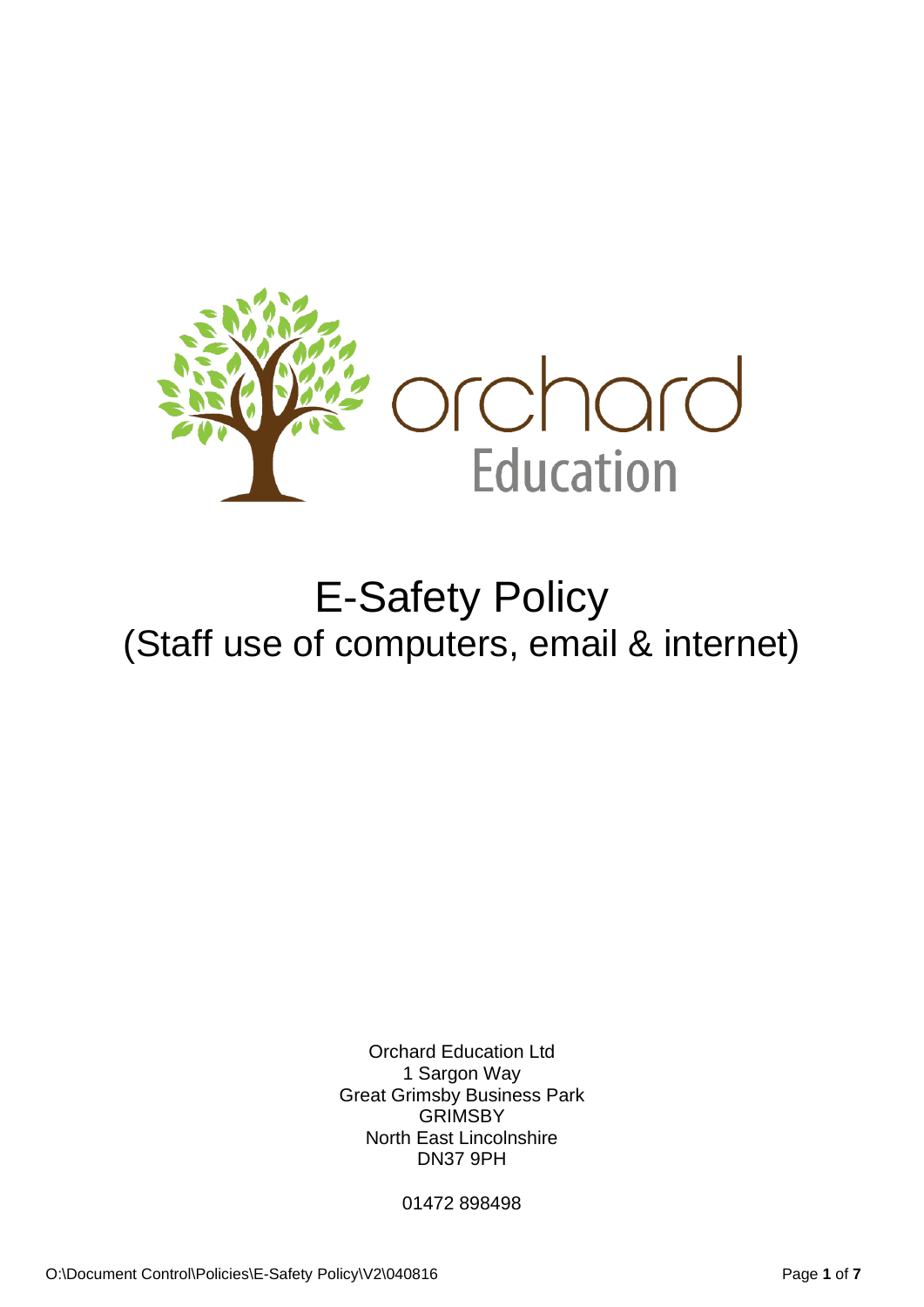## **COMPANY POLICY**

We make computers, computer equipment, internet services and email available to our employees as a business tool to help them perform their job role more effectively. Whilst we acknowledge the benefits that the use of such technology can have for our organisation, it is vital that it is used reasonably, professionally and for appropriate purposes. This policy sets out rules for the use of computers, email and the internet and explains our monitoring of such systems. The rules in this policy are very important and as such we expect them to be complied with at all times. A serious violation of this policy may result in summary dismissal for gross misconduct.

## **PERSONAL USE**

You are strictly forbidden from using Company computers, software and computer equipment for personal use. You should not use our computer systems, internet services or Company email account for any matter you wish to be kept private from the Company.

## **SECURITY**

The security of our systems and data is of great importance to the Company. If it is compromised it could harm our business or expose it to the risk of harm. To prevent this from occurring, you are required to comply with the security measures detailed below.

#### **UNAUTHORISED SOFTWARE**

Software other than that provided by the Company is not to be downloaded or installed onto Company computers unless specifically authorised by your manager.

## **EXTERNAL DEVICES AND EQUIPMENT**

No external devices or equipment should be attached to our computers or computer equipment without the prior approval of your manager.

#### **COMPUTER VIRUSES**

Whilst the Company has anti-virus software and spam filters in place, it is still expected that employees will take reasonable care to ensure that our systems do not become infected. If you are suspicious that an email or an attachment may have a virus, you should not open it. You should report it to your manager immediately. If you become aware of a virus or any other programme in our computer system that could cause harm, whether to the computer system itself, its security or our data, you must report this immediately to your manager.

## **SMARTPHONE AND TABLET APPLICATIONS**

If you have been provided with a smartphone or other portable internet enabled device, you must not download or install any applications on to it without authorisation from your manager. Any applications you are authorised to download must be obtained from an approved source, irrespective of their availability elsewhere.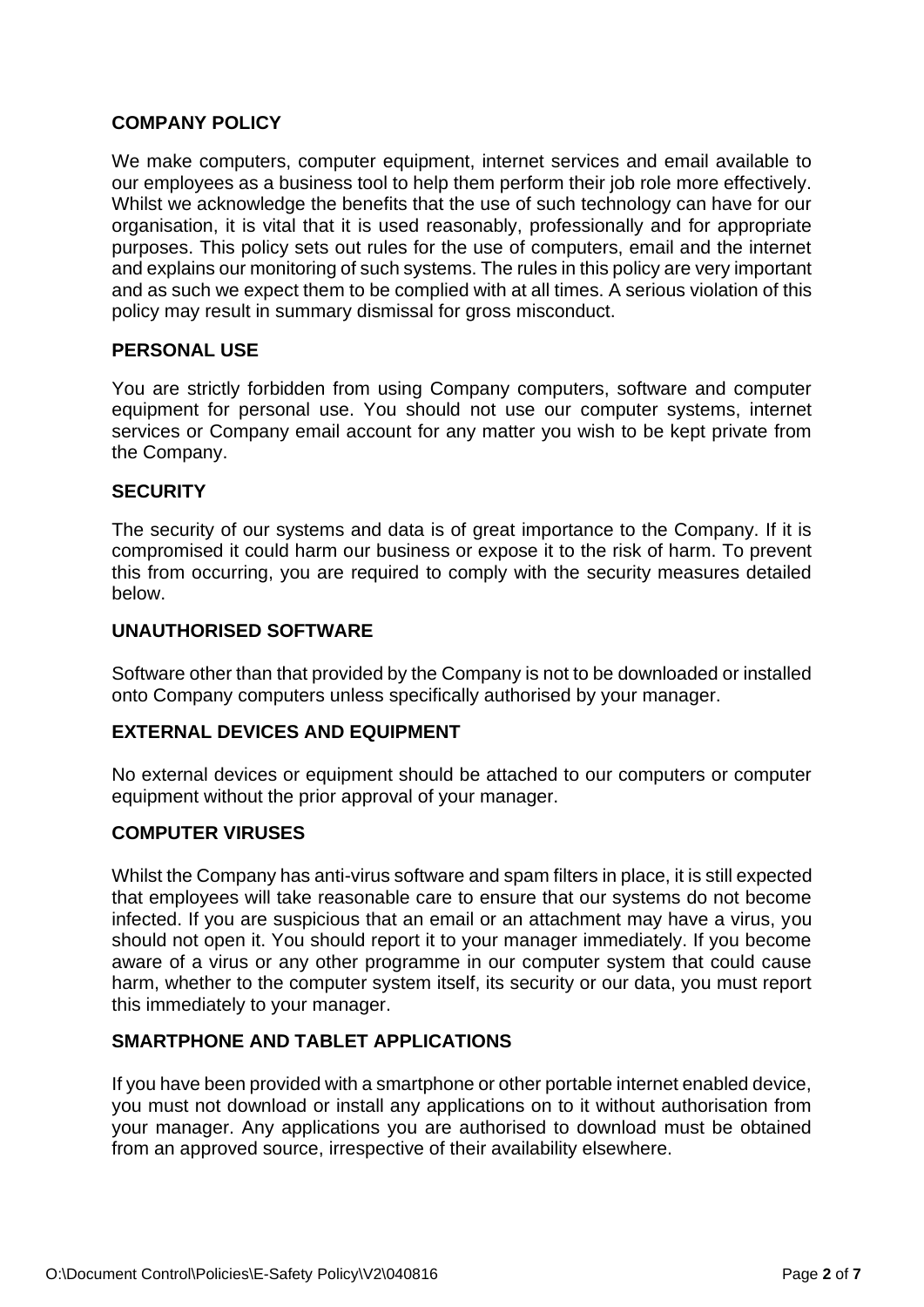## **CONFIDENTIAL PASSWORDS**

Passwords are confidential and must not be given to another person without prior permission from your manager. If you are preparing to leave your position with this Company for any reason (for example because you have resigned), you must immediately make any passwords used in the course of your employment known to your manager.

#### **SECURING YOUR COMPUTER TERMINAL /COMPUTER DEVICE**

You are required to secure your computer terminal if you are leaving it unattended. You must either log off or lock your system. This is to maintain the security of our systems and data. If you are using a laptop computer or any other mobile computing device it is your responsibility to ensure that it is kept secure at all times. Particular care must be taken whilst away from the workplace. All mobile computing devices must be password protected. When it is not actively in use, you must switch off or lock your device to prevent unauthorised access being gained to our systems or data. In the event of loss or theft of a device, you must report this immediately to your manager.

You are permitted to use memory sticks to store information when it is required by your role or by the Company. Any information stored on a memory stick must be secure; this means it must be password protected with a strong password. You are responsible for ensuring that the memory stick is not lost or stolen whilst in your possession. If loss or theft does occur, you must immediately report this to your manager and provide a description of the information on the device.

#### **MODIFICATION OF COMPANY EQUIPMENT**

You must not make any modifications to computer equipment or computer software (including removing software) without first obtaining permission from your manager.

#### USE FOR PROHIBITED CONDUCT

The Company's computers and computer equipment are provided for the legitimate business purposes of this Company. As such, their use for prohibited conduct will be treated very seriously and may result in your dismissal without notice. The examples of prohibited conduct detailed below are non-exhaustive. The Company strictly prohibits the use of our computers, computer equipment, office equipment, email or internet systems to **access, view, create, post, download, store, send, print, copy or distribute:**

- Illegal material;
- Pornographic material of any kind or material of a sexual nature;
- Obscene material:
- Discriminatory, defamatory, harassing, derogatory or insulting material;
- Offensive material (that is material likely to cause offence, upset or embarrassment if it is received, seen or discovered to have been accessed);
- Confidential or sensitive Company material unless authorised to do so.

The following actions are also prohibited: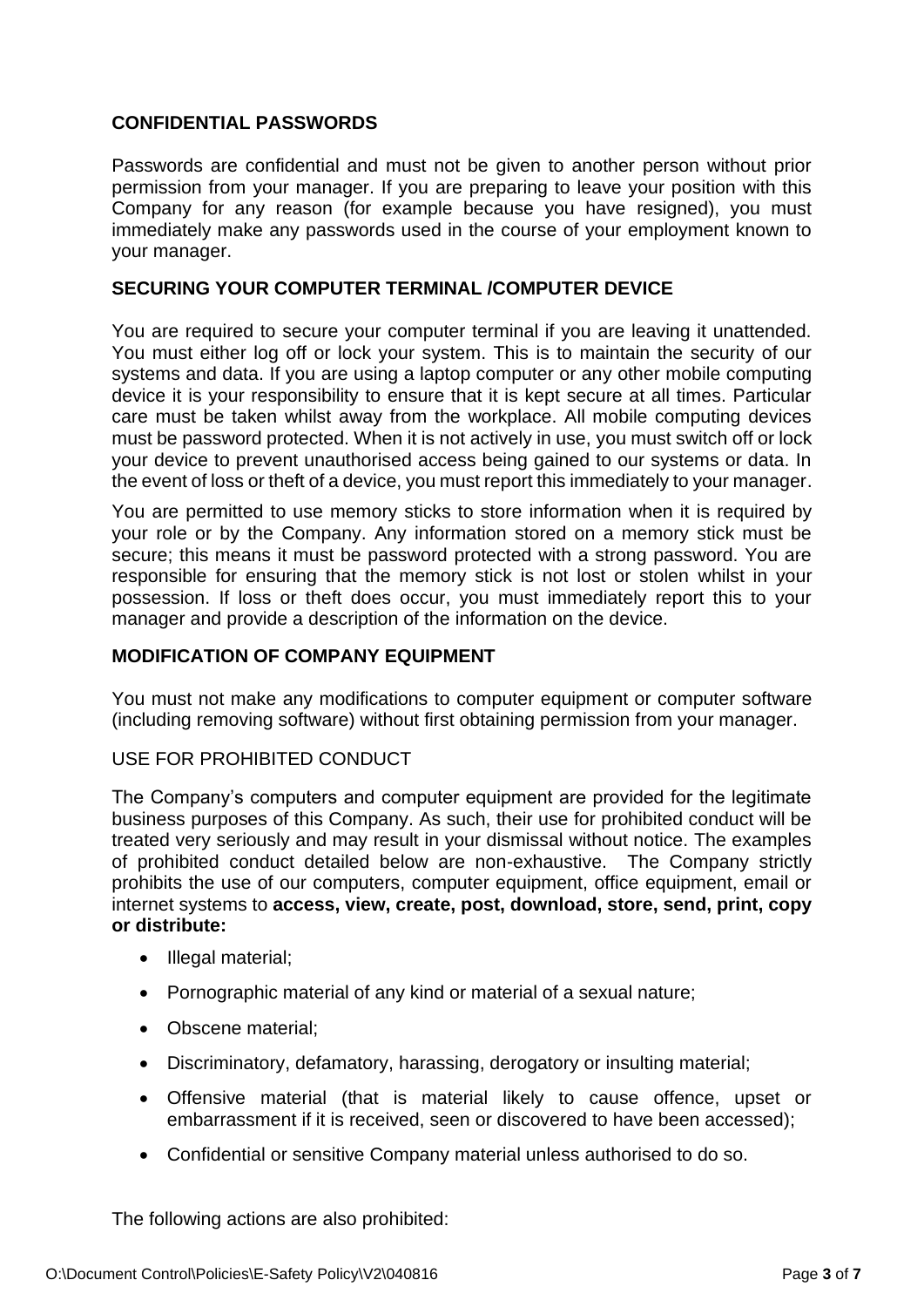- Generating or otherwise participating in the distribution of a virus;
- Copying software;
- Using Company programs and software for any unauthorised use;
- Using Company software or design programs for unauthorised use;
- Uploading, downloading, opening or distributing unauthorised software;
- Infringing the trademark and/or licencing rights of this Company or any other individual or organisation;
- Infringing the copyright of any individual or organisation.
- Allowing unauthorised staff/learners to access your device
- Not locking devices when left unattended

## **EMAIL**

The Company recognises that email is a useful business tool. However, it is crucial that it is used in a professional manner at all times, whether being sent from a computer or mobile computing device such as a smartphone or tablet. All employees are required to comply with the rules set out below. At no time should email be used for Prohibited Conduct.

# **APPROPRIATE USE OF EMAIL**

You should correspond by email only when it is appropriate for you to do so. In any email sent in the course of employment you must ensure that:

- The tone and content is appropriately professional;
- You identify yourself in an appropriate manner;
- You include the Company's standard disclaimer when sending emails.

# **CONFIDENTIAL INFORMATION**

You are responsible for ensuring that you do not use email to reproduce, replicate, duplicate or distribute confidential or sensitive Company information to an inappropriate party. You are strictly prohibited from transferring confidential or sensitive information to your personal email account.

## **CREATING CONTRACTUAL COMMITMENTS**

It is important to remember that contracts and contractual obligations can be created by email. You must not create a contract or any contractual obligations with a third party unless it is the Company's intention to do so and you have the appropriate authority. If you require further information regarding this, please contact your manager.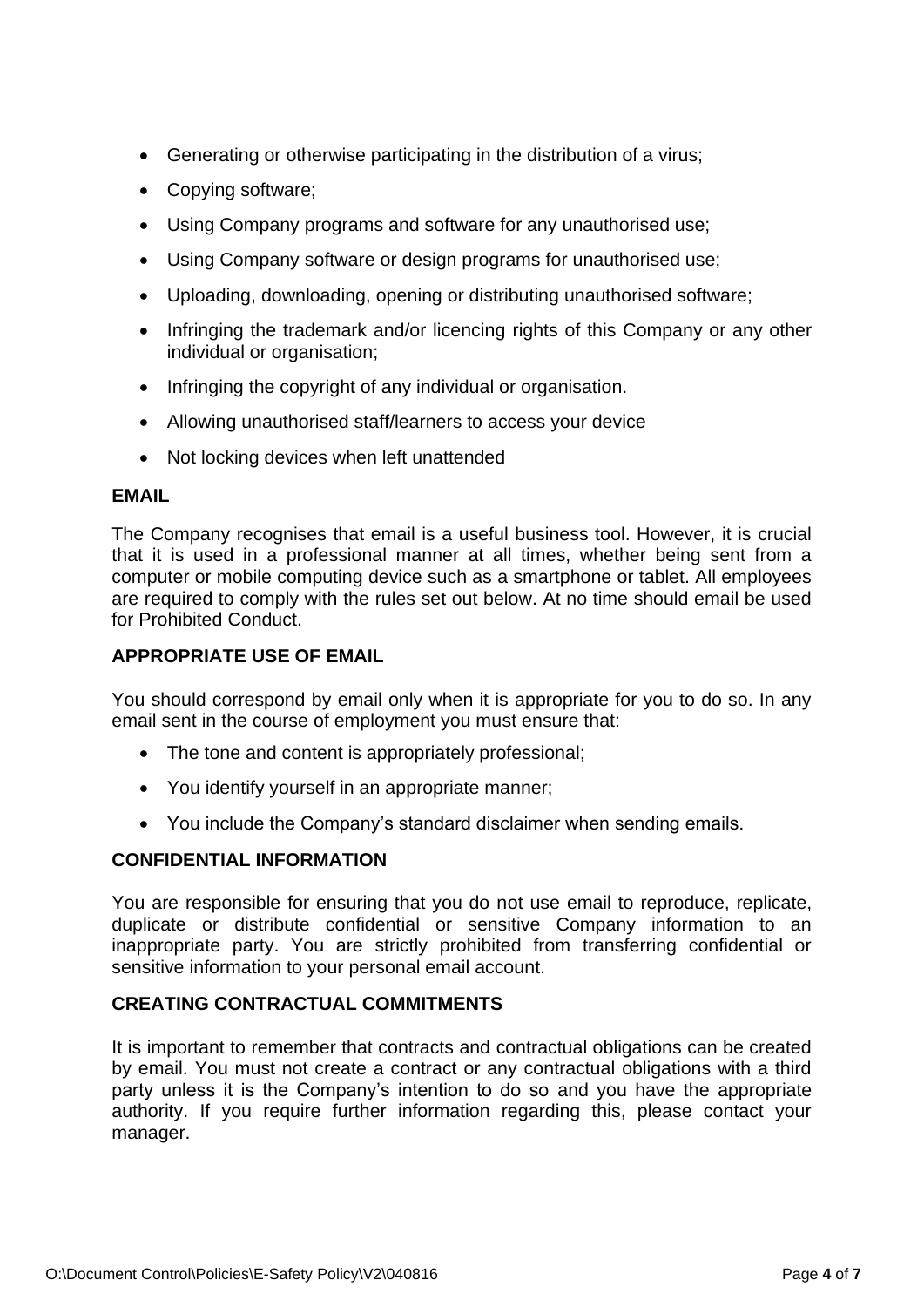# **USE OF EMAILS IN COURT PROCEEDINGS**

Emails can be disclosed in legal proceedings. Employees must bear this in mind when drafting, responding to or forwarding emails. Even if emails are deleted, it is likely that they are recoverable and as such capable of being disclosed.

## **GROUP EMAILS**

If you are sending a group email to clients/potential clients (for example for marketing purposes) you must ensure you protect the confidentiality of our client list and the privacy of clients/potential clients.

## **JOKES**

Using email for the receipt and distribution of jokes and banter is not permitted. Email is one of the least secure methods of communication. What may seem like a joke to you may be offensive to someone else.

## **JUNK MAIL (SPAM) AND CHAIN EMAILS**

Sending and responding to junk email chain letters/emails is forbidden.

## **POLITICAL AND CHARITABLE DONATIONS**

You are prohibited from using email to request or respond to a request for political or charitable donations.

## **MANAGING YOUR EMAIL ACCOUNT**

It is your responsibility to ensure that you have sufficient space in your 'Inbox' to enable you to receive emails at all times. You should regularly electronically archive old emails to ensure that your email account is able to function efficiently. You must use the 'out of office' function on our email system when you are out of the office. If you are unsure who to forward your emails to in your absence, contact your manager. The 'out of office' message received by those who contact you must be professional. It should include the following information the date/time when you will next be contactable and who will be dealing with your emails in your absence. If necessary for business purposes, the Company may access your emails in your absence.

#### **INTERNET**

The Company provides internet access as a tool to assist employees to perform their roles. It must be used in a reasonable and professional manner at all times. You must not engage in any Prohibited Activity, or act in a manner which breaches any Company policy or term. It should be remembered that 'cookies' and similar tracking devices may be left on website visits and these can be traceable to the Company. As such you must not visit any websites or carry out any activity on the internet which would be inappropriate in a business environment.

If, as part of your role you are permitted to make 'postings' (or carry out similar actions) on the internet on behalf of the Company, you will receive additional guidance from your manager regarding what is and what is not acceptable to the Company. Any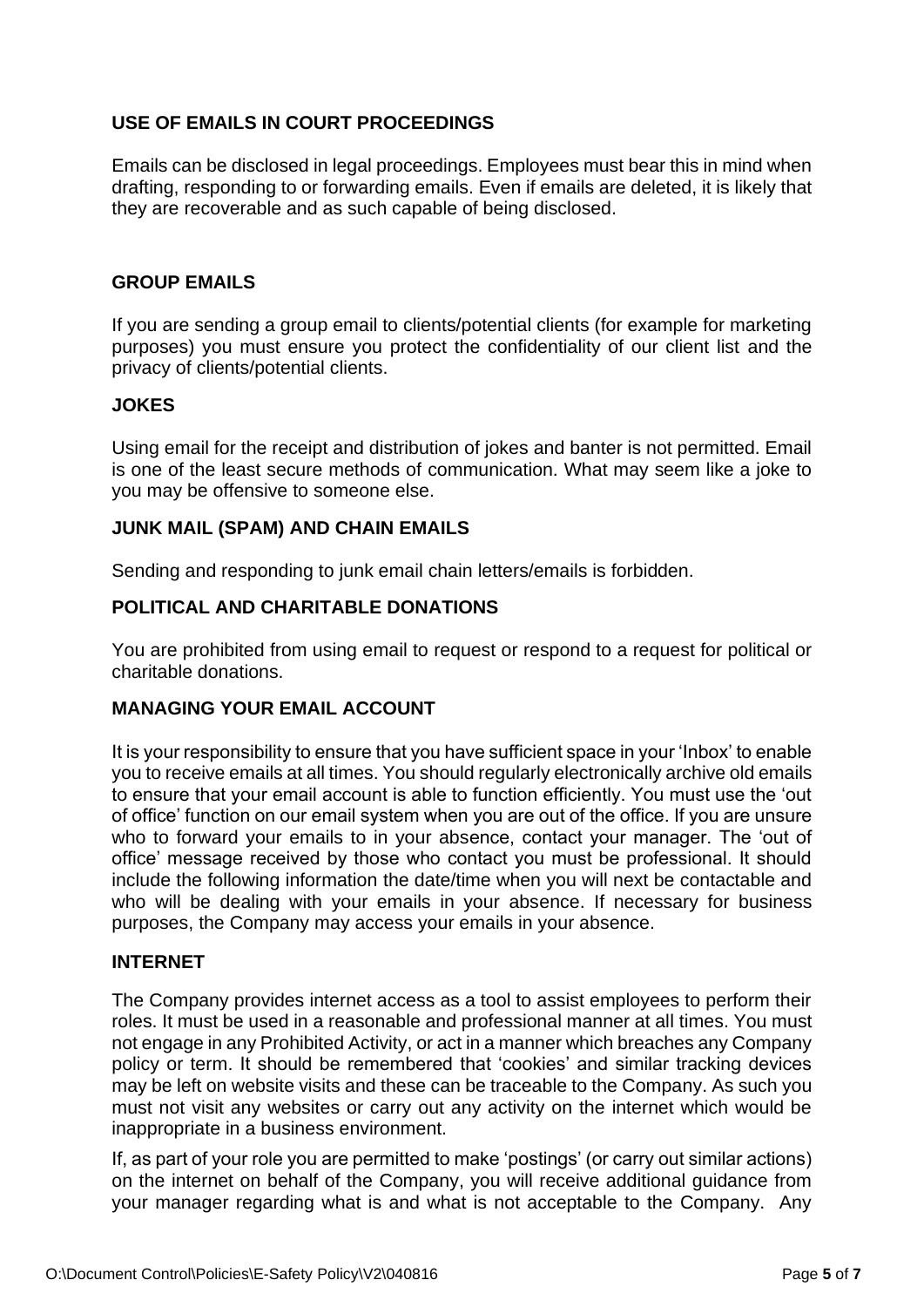breach of this part of the policy will be treated seriously and may result in your dismissal. The Company reserves the right to block access to any website it deems inappropriate for employees to access using its systems.

## **WATCHING LIVE TELEVISION ON THE INTERNET**

This Company does not hold a television license. As such you are strictly prohibited from watching or recording live television at our premises using our equipment.

## **INTERNET GAMBLING**

At no time are employees permitted to use the Company's computers, computer equipment or internet to participate in on line gambling of any kind.

#### **MONITORING**

Use of our computers and IT systems (including internet and email) are monitored. This also includes personal use of them. Monitoring is carried out lawfully and to the extent that it is necessary for business purposes. To ensure monitoring is justified, the Company has carried out an impact assessment. The Company reserves the right to carry out monitoring for the following (non-exhaustive) purposes:

- To prevent or detect crime;
- To comply with any legal obligations;
- To monitor compliance with this policy;
- To ensure compliance with Company procedure;
- To monitor the quality of work;
- To investigate alleged or suspected wrongful acts;
- To secure effective system operation.

Monitoring is carried out using automated software. Monitoring can consist of random spot checks. Monitoring of emails is usually confined to address or heading, unless it is necessary for good reason to access the content. The directors have authority to carry out monitoring.

Information obtained by monitoring may be used as part of disciplinary, capability or other Company procedures.

Also see Social Media Policy and Safeguarding Policy.